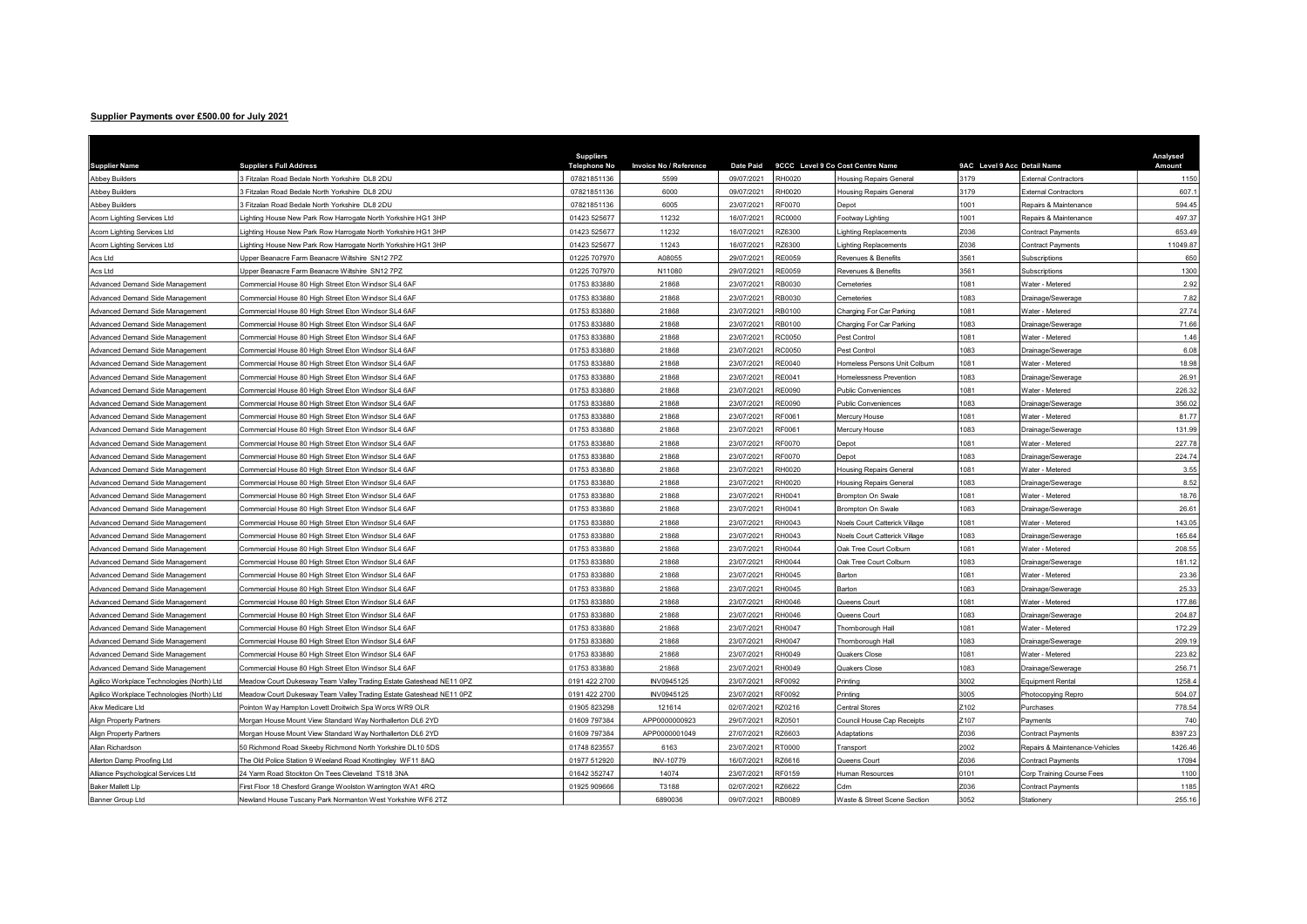| <b>Supplier Name</b>                   | <b>Supplier s Full Address</b>                                                          | <b>Suppliers</b><br><b>Telephone No</b> | <b>Invoice No / Reference</b> | <b>Date Paid</b> |               | 9CCC Level 9 Co Cost Centre Name    | 9AC Level 9 Acc Detail Name |                                 | Analysed<br>Amount |
|----------------------------------------|-----------------------------------------------------------------------------------------|-----------------------------------------|-------------------------------|------------------|---------------|-------------------------------------|-----------------------------|---------------------------------|--------------------|
| Banner Group Ltd                       | Newland House Tuscany Park Normanton West Yorkshire WF6 2TZ                             |                                         | 6890036                       | 09/07/2021       | RB0089        | Waste & Street Scene Section        | 3056                        | Printer Cartridges              | 27.58              |
| <b>Banner Group Ltd</b>                | Jewland House Tuscany Park Normanton West Yorkshire WF6 2TZ                             |                                         | 6890036                       | 09/07/2021       | RF0092        | Printina                            | 3057                        | Paper                           | 39.88              |
| Banner Group Ltd                       | Jewland House Tuscany Park Normanton West Yorkshire WF6 2TZ                             |                                         | 6890036                       | 09/07/2021       | F0099         | <b>Business Support</b>             | 052                         | Stationery                      | 199.16             |
| <b>Banner Group Ltd</b>                | Newland House Tuscany Park Normanton West Yorkshire WF6 2TZ                             |                                         | 6890036                       | 09/07/2021       | H0004         | Hra Supervision & Management        | 3052                        | Stationery                      | 69.71              |
| Banner Group Ltd                       | Newland House Tuscany Park Normanton West Yorkshire WF6 2TZ                             |                                         | 6890036                       | 09/07/2021       | RH0029        | Maintenance & Improvement           | 3052                        | Stationery                      | 32.06              |
| Bh Planning And Design                 | Hood Street Newcastle Upon Tyne NE1 6JQ                                                 | 0191 232 8080                           | $\overline{5}$                | 09/07/2021       | RB0021        | Conservation                        | 3177                        | Private Contractors - Contract  | 1800               |
| <b>Bottomline Technologies</b>         | 600 Arlington Business Park Theale Reading Berkshire RG7 4SA                            | 0870 081 8250                           | UKINV-258088                  | 02/07/2021       | F0099         | <b>Business Support</b>             | 3396                        | Direct Computer Costs           | 491.78             |
| Broxap Ltd                             | Rowhurst Ind.Est. Chesterton Newcastle Upon Lyme Staffordshire                          | 01782 564411                            | <b>INV277978</b>              | 23/07/2021       | RB0060        | <b>Street Cleansing</b>             | 3001                        | Equipment Purchase              | 1535               |
| Certas Energy Uk Ltd T/A Carlton Fuels | 802 Bridgewater Place Brichwood Park Warrington Cheshire WA3 6XG                        |                                         | 5846454                       | 20/07/2021       | Z0218         | Ops Richmondshire Diesel            | Z102                        | Purchases                       | 7123.52            |
| Certas Energy Uk Ltd T/A Carlton Fuels | 802 Bridgewater Place Brichwood Park Warrington Cheshire WA3 6XG                        |                                         | 5876088                       | 16/07/2021       | <b>220218</b> | Ops Richmondshire Diesel            | Z102                        | Purchases                       | 5097.74            |
| Certas Energy Uk Ltd T/A Carlton Fuels | 802 Bridgewater Place Brichwood Park Warrington Cheshire WA3 6XG                        |                                         | 5878059                       | 16/07/2021       | <b>B0060</b>  | <b>Street Cleansing</b>             | 3001                        | Equipment Purchase              | 281.65             |
| Certas Energy Uk Ltd T/A Carlton Fuels | 802 Bridgewater Place Brichwood Park Warrington Cheshire WA3 6XG                        |                                         | 5878059                       | 16/07/2021       | D0012         | Grounds Maintenance                 | 2011                        | Fuel                            | 281.65             |
| Certas Energy Uk Ltd T/A Carlton Fuels | 02 Bridgewater Place Brichwood Park Warrington Cheshire WA3 6XG                         |                                         | 5916774                       | 23/07/2021       | Z0218         | Ops Richmondshire Diesel            | Z102                        | Purchases                       | 7216.67            |
| Certas Energy Uk Ltd T/A Carlton Fuels | 302 Bridgewater Place Brichwood Park Warrington Cheshire WA3 6XG                        |                                         | 5941926                       | 23/07/2021       | RH0049        | Quakers Close                       | 1053                        | hi                              | 1907.81            |
| Certas Energy Uk Ltd T/A Carlton Fuels | 302 Bridgewater Place Brichwood Park Warrington Cheshire WA3 6XG                        |                                         | 5942285                       | 23/07/2021       | Z0218         | Ops Richmondshire Diesel            | Z102                        | Purchases                       | 5195               |
| Civica Uk Ltd                          | Castlegate House Castlegate Drive Dudley West Midlands DY1 4TD                          | 01384 453400                            | C/XP220387                    | 09/07/2021       | E0029         | Ind Electoral Registration          | 3396                        | Direct Computer Costs           | 12120              |
| Civica Uk Ltd                          | Castlegate House Castlegate Drive Dudley West Midlands DY1 4TD                          | 01384 453400                            | M/MG088506                    | 09/07/2021       | RF0029        | <b>Democratic Services</b>          | 3396                        | <b>Direct Computer Costs</b>    | 8130.15            |
| Daisy Corporate Services Trading Ltd   | indred House Lindred Road Business Park Nelson Lancashire BB9 5SR                       |                                         | 10946082                      | 23/07/2021       | <b>B0059</b>  | <b>Environmental Health Section</b> | 3305                        | <b>Telephones - Fax Machine</b> | 23.5               |
| Daisy Corporate Services Trading Ltd   | indred House Lindred Road Business Park Nelson Lancashire BB9 5SR                       |                                         | 10946082                      | 23/07/2021       | <b>B0089</b>  | Waste & Street Scene Section        | 3302                        | Telephones - Office             | 32.44              |
| Daisy Corporate Services Trading Ltd   | Indred House Lindred Road Business Park Nelson Lancashire BB9 5SR                       |                                         | 10946082                      | 23/07/2021       | RD0010        | Parks & Open Spaces                 | 3312                        | <b>Emergency Telephones</b>     | 36.36              |
| Daisy Corporate Services Trading Ltd   | indred House Lindred Road Business Park Nelson Lancashire BB9 5SR.                      |                                         | 10946082                      | 23/07/2021       | RE0030        | Lifeline                            | 3302                        | <b>Telephones - Office</b>      | 153.52             |
| Daisy Corporate Services Trading Ltd   | indred House Lindred Road Business Park Nelson Lancashire BB9 5SR                       |                                         | 10946082                      | 23/07/2021       | RE0030        | Lifeline                            | 3303                        | <b>Telephones - Private</b>     | 22.41              |
| Daisy Corporate Services Trading Ltd   | indred House Lindred Road Business Park Nelson Lancashire BB9 5SR                       |                                         | 10946082                      | 23/07/2021       | E0040         | Homeless Persons Unit Colburn       | 302                         | Felephones - Office             | 35.5               |
| Daisy Corporate Services Trading Ltd   | Lindred House Lindred Road Business Park Nelson Lancashire BB9 5SR                      |                                         | 10946082                      | 23/07/2021       | RF0061        | Mercury House                       | 3302                        | Telephones - Office             | 43.92              |
| Daisy Corporate Services Trading Ltd   | indred House Lindred Road Business Park Nelson Lancashire BB9 5SR                       |                                         | 10946082                      | 23/07/2021       | RF0070        | Depot                               | 3308                        | Telephones - Security Alarm     | 29.28              |
| Daisy Corporate Services Trading Ltd   | indred House Lindred Road Business Park Nelson Lancashire BB9 5SR                       |                                         | 10946082                      | 23/07/2021       | H0004         | Hra Supervision & Management        | 3304                        | Telephones - Coin Box           | 14.64              |
| Daisy Corporate Services Trading Ltd   | Lindred House Lindred Road Business Park Nelson Lancashire BB9 5SR                      |                                         | 10946082                      | 23/07/2021       | RH0041        | <b>Brompton On Swale</b>            | 3302                        | Felephones - Office             | 17.32              |
| Daisy Corporate Services Trading Ltd   | indred House Lindred Road Business Park Nelson Lancashire BB9 5SR                       |                                         | 10946082                      | 23/07/2021       | H0044         | Oak Tree Court Colburn              | 3302                        | Felephones - Office             | 29.28              |
| Daisy Corporate Services Trading Ltd   | indred House Lindred Road Business Park Nelson Lancashire BB9 5SR                       |                                         | 10946082                      | 23/07/2021       | RH0046        | Queens Court                        | 3302                        | Telephones - Office             | 14.64              |
| Daisy Corporate Services Trading Ltd   | indred House Lindred Road Business Park Nelson Lancashire BB9 5SR                       |                                         | 10946082                      | 23/07/2021       | H0046         | Queens Court                        | 3303                        | Telephones - Private            | 14.64              |
| Daisy Corporate Services Trading Ltd   | indred House Lindred Road Business Park Nelson Lancashire BB9 5SR                       |                                         | 10946082                      | 23/07/2021       | H0047         | Thornborough Hall                   | 3302                        | Telephones - Office             | 31.22              |
| Daisy Corporate Services Trading Ltd   | indred House Lindred Road Business Park Nelson Lancashire BB9 5SR                       |                                         | 10946082                      | 23/07/2021       | RH0049        | <b>Quakers Close</b>                | 3302                        | Telephones - Office             | 40.84              |
| Darlington Borough Council             | C/O Xentrall Shared Services Po Box 877 Income Team (Ian Craig) Bayheath House TS19 1JA | 01642 528385                            | 3943689                       | 15/07/2021       | E0139         | Legal                               | 4107                        | Dhc Sla                         | 24722.72           |
| Darlington Borough Council             | C/O Xentrall Shared Services Po Box 877 Income Team (Ian Craig) Bayheath House TS19 1JA | 01642 528385                            | 3960827                       | 20/07/2021       | RD0012        | Grounds Maintenance                 | 3001                        | Equipment Purchase              | 993.5              |
| Dennis Eagle Ltd                       | leathcote Way Heathcote Industrial Estate Warwick CV34 6TE                              | 01926 458500                            | 405390                        | 16/07/2021       | RT0000        | Transport                           | 2002                        | Repairs & Maintenance-Vehicles  | 3554.92            |
| Dennis Eagle Ltd                       | leathcote Way Heathcote Industrial Estate Warwick CV34 6TE                              | 01926 458500                            | 414892                        | 29/07/2021       | 0000T         | Transport                           | 2002                        | Repairs & Maintenance-Vehicles  | 856.42             |
| Dennis Eagle Ltd                       | Heathcote Way Heathcote Industrial Estate Warwick CV34 6TE                              | 01926 458500                            | 414899                        | 29/07/2021       | 00007         | Transport                           | 2002                        | Repairs & Maintenance-Vehicles  | 1051.78            |
| Dennis Eagle Ltd                       | leathcote Way Heathcote Industrial Estate Warwick CV34 6TE                              | 01926 458500                            | 414900                        | 29/07/2021       | 00001         | Transport                           | 2002                        | Repairs & Maintenance-Vehicles  | 1458.06            |
| Dennis Eagle Ltd                       | leathcote Way Heathcote Industrial Estate Warwick CV34 6TE                              | 01926 458500                            | 414902                        | 29/07/2021       | 00001         | Transport                           | 2002                        | Repairs & Maintenance-Vehicles  | 1879.34            |
| Dennis Eagle Ltd                       | leathcote Way Heathcote Industrial Estate Warwick CV34 6TE                              | 01926 458500                            | 414906                        | 29/07/2021       | T0000         | Transport                           | 2002                        | Repairs & Maintenance-Vehicles  | 1339.13            |
| Dennis Eagle Ltd                       | Heathcote Way Heathcote Industrial Estate Warwick CV34 6TE                              | 01926 458500                            | 414920                        | 29/07/2021       | 0000T         | Transport                           | 2002                        | Repairs & Maintenance-Vehicles  | 701                |
| Dennis Eagle Ltd                       | leathcote Way Heathcote Industrial Estate Warwick CV34 6TE                              | 01926 458500                            | 414925                        | 29/07/2021       | 00007         | Transport                           | 2002                        | Repairs & Maintenance-Vehicles  | 791.67             |
| Dennis Eagle Ltd                       | leathcote Way Heathcote Industrial Estate Warwick CV34 6TE                              | 01926 458500                            | 414932                        | 29/07/2021       | <b>COOOO</b>  | Transport                           | 2002                        | Repairs & Maintenance-Vehicles  | 531.03             |
| Dennis Eagle Ltd                       | leathcote Way Heathcote Industrial Estate Warwick CV34 6TE                              | 01926 458500                            | 414954                        | 29/07/2021       | 0000T         | Transport                           | 2002                        | Repairs & Maintenance-Vehicles  | 614.99             |
| Dennis Eagle Ltd                       | leathcote Way Heathcote Industrial Estate Warwick CV34 6TE                              | 01926 458500                            | 414955                        | 29/07/2021       | T0000         | Transport                           | 2002                        | Repairs & Maintenance-Vehicles  | 723.99             |
| Diamond Commercial Cleaning            | Office 7 Technology Court Newton Aycliffe DL5 6DQ                                       | 01325 301000                            | 8152                          | 02/07/2021       | H0049         | Quakers Close                       | 3180                        | Sub-Contractors                 | 848                |
| Diamond Commercial Cleaning            | Office 7 Technology Court Newton Aycliffe DL5 6DQ                                       | 01325 301000                            | 8256                          | 09/07/2021       | H0046         | Queens Court                        | 3180                        | Sub-Contractors                 | 530                |
| Diamond Commercial Cleaning            | Office 7 Technology Court Newton Aycliffe DL5 6DQ                                       | 01325 301000                            | 8256                          | 09/07/2021       | H0049         | Quakers Close                       | 180                         | Sub-Contractors                 | 530                |
| Dowse Of Richmond Ltd                  | 32 Quaker Lane Richmond North Yorkshire DL10 4BB                                        |                                         | 31404                         | 20/07/2021       | <b>RZ6616</b> | Queens Court                        | Z036                        | <b>Contract Payments</b>        | 784                |
| Dyson Energy Services Ltd              | Dyson House Armyrage Road Brighouse HD6 1PT                                             | 01484 406075                            | RIC0149432                    | 15/07/2021       | <b>RZ6605</b> | New Kitchen                         | Z036                        | <b>Contract Payments</b>        | 997.5              |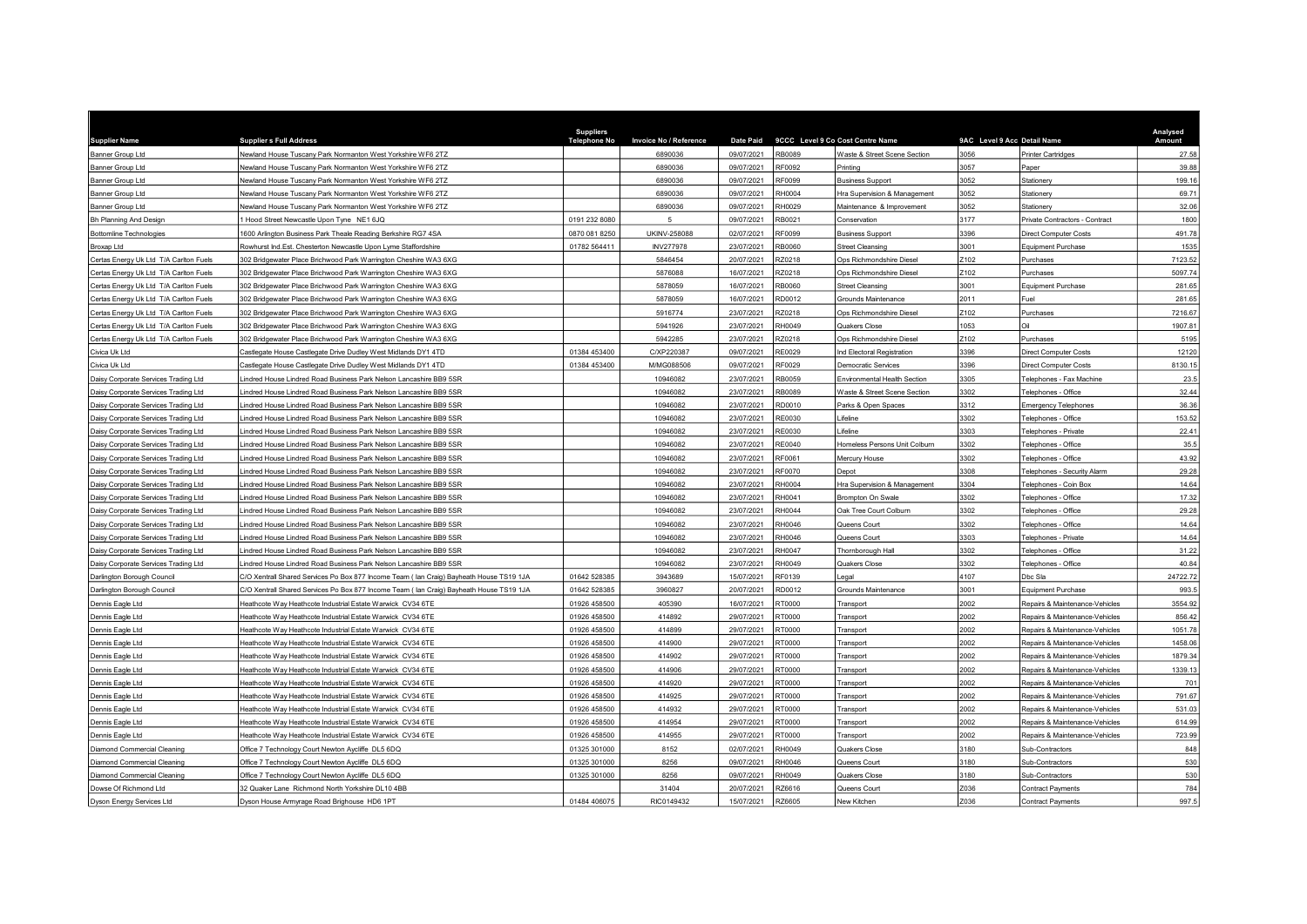| <b>Supplier Name</b>                      | <b>Supplier s Full Address</b>                                                   | <b>Suppliers</b><br><b>Telephone No</b> | Invoice No / Reference | <b>Date Paid</b> | 9CCC Level 9 Co Cost Centre Name |                                | 9AC Level 9 Acc Detail Name |                           | Analysed<br>Amount |
|-------------------------------------------|----------------------------------------------------------------------------------|-----------------------------------------|------------------------|------------------|----------------------------------|--------------------------------|-----------------------------|---------------------------|--------------------|
| Eastern Shires Purchasing Organisation    | Barnsdale Way Grove Park Enderby Leicester LE19 1ES                              | 0116 265 7884                           | G1172947               | 09/07/2021       | RB0030                           | Cemeteries                     | 1051                        | Gas                       | 56.48              |
| Eastern Shires Purchasing Organisation    | Barnsdale Way Grove Park Enderby Leicester LE19 1ES                              | 0116 265 7884                           | G1172947               | 09/07/2021       | F0040                            | Homeless Persons Unit Colburn  | 051                         | Gas                       | 215.09             |
| Eastern Shires Purchasing Organisation    | Barnsdale Way Grove Park Enderby Leicester LE19 1ES                              | 0116 265 7884                           | G1172947               | 09/07/2021       | RF0061                           | Mercury House                  | 1051                        | Gas                       | 519.38             |
| Eastern Shires Purchasing Organisation    | 3arnsdale Way Grove Park Enderby Leicester LE19 1ES                              | 0116 265 7884                           | G1172947               | 09/07/2021       | F0070                            | <b>Depot</b>                   | 1051                        | Gas                       | 393.88             |
| Eastern Shires Purchasing Organisation    | Barnsdale Way Grove Park Enderby Leicester LE19 1ES                              | 0116 265 7884                           | G1172947               | 09/07/2021       | RH0041                           | Brompton On Swale              | 1051                        | Gas                       | 61.73              |
| Eastern Shires Purchasing Organisation    | Barnsdale Way Grove Park Enderby Leicester LE19 1ES                              | 0116 265 7884                           | G1172947               | 09/07/2021       | RH0043                           | Noels Court Catterick Village  | 1051                        | Gas                       | 415.99             |
| Eastern Shires Purchasing Organisation    | Barnsdale Way Grove Park Enderby Leicester LE19 1ES                              | 0116 265 7884                           | G1172947               | 09/07/2021       | H0044                            | Oak Tree Court Colburn         | 1051                        | Gas                       | 672.09             |
| Eastern Shires Purchasing Organisation    | Barnsdale Way Grove Park Enderby Leicester LE19 1ES                              | 0116 265 7884                           | G1172947               | 09/07/2021       | RH0046                           | Queens Court                   | 1051                        | Gas                       | 739.25             |
| Eastern Shires Purchasing Organisation    | 3arnsdale Way Grove Park Enderby Leicester LE19 1ES                              | 0116 265 7884                           | G1172947               | 09/07/2021       | H0047                            | Thornborough Hall              | 1051                        | <b>Gas</b>                | 494.58             |
| <b>Exterior Lighting Solutions Uk Ltd</b> | Jnit 8 Samson Close Stephenson Industrial Estate Killingworth Newcastle NE12 6DX | 0191 2566123                            | 15671                  | 16/07/2021       | <b>Z6300</b>                     | ighting Replacements           | Z036                        | Contract Payments         | 18799              |
| F B Building Contractors Ltd              | B House Northgate Guisborough Redcar & Cleveland TS14 6JU                        | 01287 652240                            | 100076                 | 23/07/2021       | Z6603                            | Adaptations                    | Z036                        | Contract Payments         | 5660               |
| <b>Fleming Ecology Limited</b>            | 48 Larkspur Way Wakefield West Yorkshire WF2 0FD                                 | 07927009755                             | SI-190                 | 09/07/2021       | B0020                            | Planning Policy                | 3124                        | Consultancy Fees          | 1800               |
| Full Stop Fitness                         | Ryan Rutherford 7 Birch Close Scotton Catterick Garrison DL9 3RG                 | 07964372625                             | FSF0031                | 09/07/2021       | RD0001                           | Healthy Horizons               | 3124                        | Consultancy Fees          | 1173.75            |
| <b>G2 Recruitment Solutions</b>           | 2nd Floor Holborn Hall 100 Grays Inn Road London WC1X 8AL                        | 01179689000                             | 84551                  | 02/07/2021       | E0041:                           | Iomelessness Prevention        | 0007                        | Agency & Contracted Staff | 1394               |
| <b>G2 Recruitment Solutions</b>           | 2nd Floor Holborn Hall 100 Grays Inn Road London WC1X 8AL                        | 01179689000                             | 84554                  | 02/07/2021       | RE0041                           | Homelessness Prevention        | 0007                        | Agency & Contracted Staff | 1322.88            |
| <b>G2 Recruitment Solutions</b>           | 2nd Floor Holborn Hall 100 Grays Inn Road London WC1X 8AL                        | 01179689000                             | 84908                  | 02/07/2021       | E0041                            | Iomelessness Prevention        | 0007                        | Agency & Contracted Staff | 1394               |
| <b>G2 Recruitment Solutions</b>           | 2nd Floor Holborn Hall 100 Grays Inn Road London WC1X 8AL                        | 01179689000                             | 84909                  | 02/07/2021       | RE0041                           | Homelessness Prevention        | 0007                        | Agency & Contracted Staff | 1410.75            |
| <b>G2 Recruitment Solutions</b>           | 2nd Floor Holborn Hall 100 Grays Inn Road London WC1X 8AL                        | 01179689000                             | 84910                  | 02/07/2021       | RB0059                           | Environmental Health Section   | 0007                        | Agency & Contracted Staff | 1431.46            |
| <b>G2 Recruitment Solutions</b>           | 2nd Floor Holborn Hall 100 Grays Inn Road London WC1X 8AL                        | 01179689000                             | 84911                  | 02/07/2021       | RE0041                           | <b>Homelessness Prevention</b> | 0007                        | Agency & Contracted Staff | 1306.56            |
| <b>G2 Recruitment Solutions</b>           | 2nd Floor Holborn Hall 100 Grays Inn Road London WC1X 8AL                        | 01179689000                             | 85237                  | 15/07/2021       | RE0041                           | Homelessness Prevention        | 0007                        | Agency & Contracted Staff | 1385.5             |
| <b>G2 Recruitment Solutions</b>           | 2nd Floor Holborn Hall 100 Grays Inn Road London WC1X 8AL                        | 01179689000                             | 85238                  | 15/07/2021       | RE0041                           | Iomelessness Prevention        | 0007                        | Agency & Contracted Staff | 1410.7             |
| <b>G2 Recruitment Solutions</b>           | 2nd Floor Holborn Hall 100 Grays Inn Road London WC1X 8AL                        | 01179689000                             | 85239                  | 15/07/2021       | RB0059                           | Environmental Health Section   | 0007                        | Agency & Contracted Staff | 1418.54            |
| <b>G2 Recruitment Solutions</b>           | 2nd Floor Holborn Hall 100 Grays Inn Road London WC1X 8AL                        | 01179689000                             | 85240                  | 15/07/2021       | E0041                            | <b>Homelessness Prevention</b> | 0007                        | Agency & Contracted Staff | 1290.88            |
| <b>G2 Recruitment Solutions</b>           | 2nd Floor Holborn Hall 100 Grays Inn Road London WC1X 8AL                        | 01179689000                             | 85524                  | 16/07/2021       | RE0041                           | Homelessness Prevention        | 0007                        | Agency & Contracted Staff | 1385.              |
| <b>G2 Recruitment Solutions</b>           | 2nd Floor Holborn Hall 100 Grays Inn Road London WC1X 8AL                        | 01179689000                             | 85525                  | 16/07/2021       | RE0041                           | Homelessness Prevention        | 0007                        | Agency & Contracted Staff | 1410.75            |
| <b>G2 Recruitment Solutions</b>           | Ind Floor Holborn Hall 100 Grays Inn Road London WC1X 8AL                        | 01179689000                             | 85526                  | 16/07/2021       | B0059                            | Environmental Health Section   | 0007                        | Agency & Contracted Staff | 1456.92            |
| <b>G2 Recruitment Solutions</b>           | 2nd Floor Holborn Hall 100 Grays Inn Road London WC1X 8AL                        | 01179689000                             | 85527                  | 16/07/2021       | RE0041                           | Homelessness Prevention        | 0007                        | Agency & Contracted Staff | 1298.56            |
| <b>G2 Recruitment Solutions</b>           | 2nd Floor Holborn Hall 100 Grays Inn Road London WC1X 8AL                        | 01179689000                             | 85811                  | 27/07/2021       | E0041                            | Homelessness Prevention        | 0007                        | Agency & Contracted Staff | 1394               |
| <b>G2 Recruitment Solutions</b>           | Ind Floor Holborn Hall 100 Grays Inn Road London WC1X 8AL                        | 01179689000                             | 85812                  | 27/07/2021       | RE0041                           | Iomelessness Prevention        | 0007                        | Agency & Contracted Staff | 1419               |
| <b>G2 Recruitment Solutions</b>           | Ind Floor Holborn Hall 100 Grays Inn Road London WC1X 8AL                        | 01179689000                             | 85813                  | 27/07/2021       | F0041                            | <b>Homelessness Prevention</b> | 0007                        | Agency & Contracted Staf  | 1352               |
| Granicus                                  | 408 St Peter Street Suite 600 Saint Paul Mn55102 USA                             | 0207 993 5595                           | 142038                 | 23/07/2021       | RF0169                           | <b>Technology Services</b>     | 3393                        | Web                       | 909                |
| H <sub>2a</sub> Ltd                       | Silver Howe 24 Lumley Lane Kirkby Fleetham North Yorkshire                       | 01609 748402                            | 4389                   | 02/07/2021       | RB0080                           | Household Waste Collection     | 3051                        | Printing                  | 795                |
| Haymarket Media Group                     | Suite 1 Fullers Court 40 Lower Quay Street Gloucester GL1 2LW                    | 02082 674355                            | 50199691               | 16/07/2021       | RB0010                           | Development Management         | 0141                        | Recruitment Advertising   | 1990               |
| Hays Specialist Recruitment Ltd           | Hays House 40-44 Commbe Road New Malden Surrey KT3 4QF                           |                                         | 1011428331             | 02/07/2021       | RF0113                           | <b>Finance Section</b>         | 0007                        | Agency & Contracted Staff | 812.6              |
| Hays Specialist Recruitment Ltd           | Hays House 40-44 Commbe Road New Malden Surrey KT3 4QF                           |                                         | 1011431361             | 02/07/2021       | RF0113                           | Finance Section                | 0007                        | Agency & Contracted Staff | 686.72             |
| Hays Specialist Recruitment Ltd           | Hays House 40-44 Commbe Road New Malden Surrey KT3 4QF                           |                                         | 1011444341             | 02/07/2021       | RF0113                           | Finance Section                | 0007                        | Agency & Contracted Staff | 801.16             |
| Hays Specialist Recruitment Ltd           | lays House 40-44 Commbe Road New Malden Surrey KT3 4QF                           |                                         | 1011446525             | 02/07/2021       | F0113                            | Finance Section                | 0007                        | Agency & Contracted Staff | 858.               |
| Hays Specialist Recruitment Ltd           | Hays House 40-44 Commbe Road New Malden Surrey KT3 4QF                           |                                         | 1011462250             | 15/07/2021       | RF0113                           | <b>Finance Section</b>         | 0007                        | Agency & Contracted Staff | 844.78             |
| Hays Specialist Recruitment Ltd           | Hays House 40-44 Commbe Road New Malden Surrey KT3 4QF                           |                                         | 1011464118             | 15/07/2021       | RF0113                           | <b>Finance Section</b>         | 0007                        | Agency & Contracted Staff | 858.4              |
| Hays Specialist Recruitment Ltd           | lays House 40-44 Commbe Road New Malden Surrey KT3 4QF                           |                                         | 1011478741             | 16/07/2021       | RF0113                           | Finance Section                | 0007                        | Agency & Contracted Staff | 838.7              |
| Hays Specialist Recruitment Ltd           | Hays House 40-44 Commbe Road New Malden Surrey KT3 4QF                           |                                         | 1011479695             | 16/07/2021       | RF0113                           | <b>Finance Section</b>         | 0007                        | Agency & Contracted Staff | 858.4              |
| Hays Specialist Recruitment Ltd           | Hays House 40-44 Commbe Road New Malden Surrey KT3 4QF                           |                                         | 1011498292             | 29/07/2021       | RF0087                           | Senior Management Team         | 0007                        | Agency & Contracted Staff | 825                |
| Hays Specialist Recruitment Ltd           | lays House 40-44 Commbe Road New Malden Surrey KT3 4QF                           |                                         | 1011498679             | 27/07/2021       | RF0113                           | Finance Section                | 0007                        | Agency & Contracted Staff | 838.7              |
| H Clarke & Sons                           | Moxon Court Northallerton Business Park Thurston Road Northallerton DL6 2NG      | 01609 772001                            | 57488                  | 02/07/2021       | H0020                            | Housing Repairs General        | 3179                        | External Contractors      | 1953.7             |
| H Clarke & Sons                           | Moxon Court Northallerton Business Park Thurston Road Northallerton DL6 2NG      | 01609 772001                            | 57488                  | 02/07/202        | H0043                            | Noels Court Catterick Village  | 1001                        | Repairs & Maintenance     | 150                |
| H Clarke & Sons                           | Moxon Court Northallerton Business Park Thurston Road Northallerton DL6 2NG      | 01609 772001                            | 57488                  | 02/07/2021       | RH0044                           | Oak Tree Court Colburn         | 1001                        | Repairs & Maintenance     | 541.29             |
| H Clarke & Sons                           | Moxon Court Northallerton Business Park Thurston Road Northallerton DL6 2NG      | 01609 772001                            | 57488                  | 02/07/2021       | H0049                            | <b>Quakers Close</b>           | 1001                        | Repairs & Maintenance     | 46.88              |
| H Clarke & Sons                           | Moxon Court Northallerton Business Park Thurston Road Northallerton DL6 2NG      | 01609 772001                            | 57510                  | 09/07/2021       | <b>Z6403</b>                     | Richmond Pool Minor Works      | 2041                        | Responsive Maintenance    | 1220.26            |
| H Clarke & Sons                           | Moxon Court Northallerton Business Park Thurston Road Northallerton DL6 2NG      | 01609 772001                            | 57623                  | 15/07/2021       | RF0070                           | Depot                          | 1001                        | Repairs & Maintenance     | 547.95             |
| Herongrange Group Ltd                     | Granary Wharf Business Park Wetmore Road Burton On Trent Staffordshire DE14 1DU  | 01283 616123                            | 12167                  | 02/07/2021       | RE0040                           | Iomeless Persons Unit Colburn  | 3122                        | Professional Fees General | 525.84             |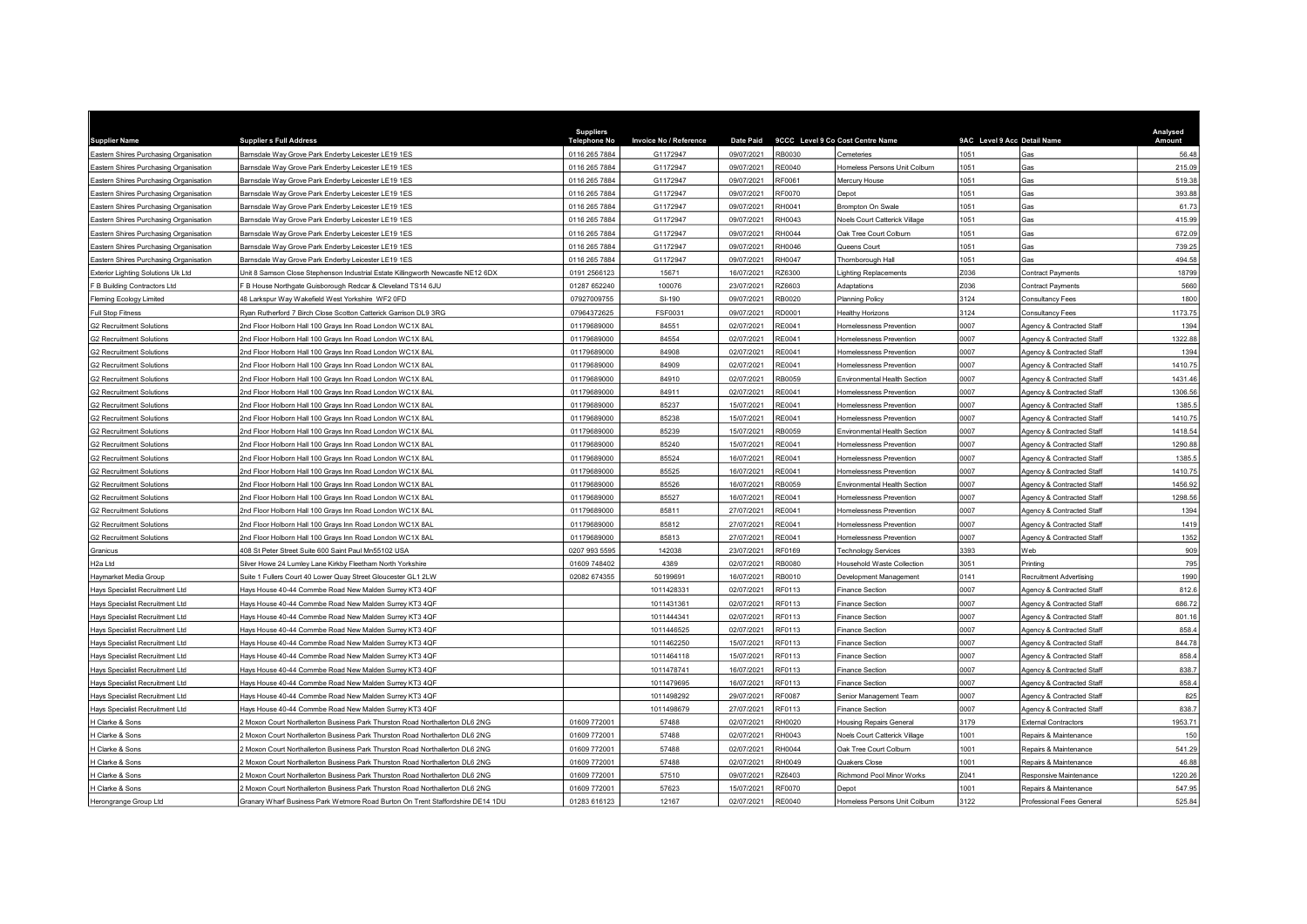| <b>Supplier Name</b>           | <b>Suppliers Full Address</b>                                                            | <b>Suppliers</b><br><b>Telephone No</b> | <b>Invoice No / Reference</b> | <b>Date Paid</b>         |                | 9CCC Level 9 Co Cost Centre Name                 | 9AC Level 9 Acc Detail Name |                                                   | Analysed<br>Amount |
|--------------------------------|------------------------------------------------------------------------------------------|-----------------------------------------|-------------------------------|--------------------------|----------------|--------------------------------------------------|-----------------------------|---------------------------------------------------|--------------------|
| Herongrange Group Ltd          | Granary Wharf Business Park Wetmore Road Burton On Trent Staffordshire DE14 1DU          | 01283 616123                            | 12261                         | 09/07/2021               | E0040          | Homeless Persons Unit Colburn                    | 3122                        | Professional Fees General                         | 525.84             |
| Herongrange Group Ltd          | Granary Wharf Business Park Wetmore Road Burton On Trent Staffordshire DE14 1DU          | 01283 616123                            | 12349                         | 23/07/2021               | RE0040         | Homeless Persons Unit Colburn                    | 3122                        | Professional Fees General                         | 525.84             |
| Herongrange Group Ltd          | Granary Wharf Business Park Wetmore Road Burton On Trent Staffordshire DE14 1DU          | 01283 616123                            | 12456                         | 27/07/2021               | E0040          | Homeless Persons Unit Colburn                    | 3122                        | Professional Fees General                         | 525.84             |
| Howdens Joinery Ltd            | Jnit 6 Foss Way Walkerville Industrial Estate Catterick Garrison North Yorkshire DL9 4SA | 01748 876979                            | C79/0093784                   | 16/07/2021               | <b>220216</b>  | Central Stores                                   | Z102                        | Purchases                                         | 866.5              |
| Hsl Compliance Ltd             | Alton House Alton Business Park Alton Road Ross On Wye HR9 5BP                           | 0845 604 6729                           | 0000086773                    | 27/07/2021               | RB0030         | Cemeteries                                       | 1001                        | Repairs & Maintenance                             | 27.89              |
| Hsl Compliance Ltd             | Alton House Alton Business Park Alton Road Ross On Wye HR9 5BP                           | 0845 604 6729                           | 0000086773                    | 27/07/2021               | E0090          | <b>Public Conveniences</b>                       | 1001                        | Repairs & Maintenance                             | 421.35             |
| Hsl Compliance Ltd             | Alton House Alton Business Park Alton Road Ross On Wye HR9 5BP                           | 0845 604 6729                           | 0000086773                    | 27/07/2021               | F0061          | Mercury House                                    | 1001                        | Repairs & Maintenance                             | 34.89              |
| Hsl Compliance Ltd             | Alton House Alton Business Park Alton Road Ross On Wye HR9 5BP                           | 0845 604 6729                           | 0000086773                    | 27/07/2021               | F0070          | Depot                                            | 1001                        | Repairs & Maintenance                             | 89.07              |
| Hsl Compliance Ltd             | Alton House Alton Business Park Alton Road Ross On Wye HR9 5BP                           | 0845 604 6729                           | 0000086773                    | 27/07/2021               | H0041          | Brompton On Swale                                | 1001                        | Repairs & Maintenance                             | 27.89              |
| Hsl Compliance Ltd             | Alton House Alton Business Park Alton Road Ross On Wye HR9 5BP                           | 0845 604 6729                           | 0000086773                    | 27/07/2021               | RH0044         | Oak Tree Court Colburn                           | 1001                        | Repairs & Maintenance                             | 34.89              |
| Hsl Compliance Ltd             | Alton House Alton Business Park Alton Road Ross On Wye HR9 5BP                           | 0845 604 6729                           | 0000086773                    | 27/07/2021               | H0045          | Barton                                           | 1001                        | Repairs & Maintenance                             | 27.89              |
| Hsl Compliance Ltd             | Alton House Alton Business Park Alton Road Ross On Wye HR9 5BP                           | 0845 604 6729                           | 0000086773                    | 27/07/2021               | H0046          | Queens Court                                     | 1001                        | Repairs & Maintenance                             | 24.89              |
| Hsl Compliance Ltd             | Alton House Alton Business Park Alton Road Ross On Wye HR9 5BP                           | 0845 604 6729                           | 0000086773                    | 27/07/2021               | H0049          | Quakers Close                                    | 1001                        | Repairs & Maintenance                             | 24.89              |
| Hudson House Ltd               | Anvil Square Reeth Richmond N Yorks DL11 6TB                                             | 01748 880013                            | HH6186                        | 15/07/2021               | F0109          | <b>Customer Services</b>                         | 1061                        | Rents (Expenditure)                               | 1909.46            |
| Inland Revenue Ao Cumbernauld  | nland Revenue Accounts Office St Mungo'S Road Cumbernauld Glasgow G70 6BR                |                                         | <b>JUNE2021</b>               | 15/07/2021               | RF0158         | Payroll                                          | 025                         | Apprenticeship Levy                               | 1099               |
| Lloyds Bank Cardnet            | 15 Gresham Street London EC2V 7HN                                                        |                                         | 540436505760231               | 28/07/2021               | RF0022         | Bank Charges                                     | 3172                        | Bank Charges                                      | 2412.98            |
| Lloyds Bank Cardnet            | 25 Gresham Street London EC2V 7HN                                                        |                                         | 556314097667514               | 28/07/2021               | H0044          | Oak Tree Court Colburn                           | 1001                        | Repairs & Maintenance                             | 360                |
| Lloyds Bank Cardnet            | 25 Gresham Street London EC2V 7HN                                                        |                                         | 556314097667514               | 28/07/2021               | RH0047         | Thornborough Hall                                | 1001                        | Repairs & Maintenance                             | 29                 |
| M A Cleaning Group Ltd         | 2 Ruskin Drive Morcambe LA4 6EZ                                                          | 07507468206                             | <b>INV000347</b>              | 09/07/2021               | E0040          | Homeless Persons Unit Colburn                    | 1109                        | Contract Cleaning                                 | 500                |
| Mac Plant Hire Limited         | 1 Racecourse Road Gallowfields Trading Estate Richmond North Yorkshire DL10 4SU          | 01748 826247                            | 19758                         | 29/07/2021               | RH0052         | Lawns Verges & Gardens                           | 1009                        | Landscape Maintenance                             | 700                |
| Mark Preston                   | Plumbing & Heating 2 Meadow Court Scruton Northallerton DL7 0QU                          | 07967 193264                            | 5347                          | 27/07/2021               | Z6701          | Disabled Facilities Grants                       | Z450                        | Capital Grants                                    | 4132               |
| Martin Dunn (Engineer)         | North Road Bedale North Yorkshire DL8 1NP                                                | 01748 818107                            | 4049                          | 16/07/2021               | H0006          | <b>Disabled Tenants Assistance</b>               | 1001                        | Repairs & Maintenance                             | 1104.04            |
| Martin Dunn (Engineer)         | North Road Bedale North Yorkshire DL8 1NP                                                | 01748 818107                            | 4049                          | 16/07/2021               | H0020          | <b>Housing Repairs General</b>                   | 3179                        | External Contractors                              | 697.15             |
| Meritec Ltd                    | Meritec House Acorn Business Park Skipton North Yorkshire BD23 2UE                       | 01756 797766                            | <b>INV-1675</b>               | 15/07/2021               | <b>B0059</b>   | Environmental Health Section                     | 3396                        | <b>Direct Computer Costs</b>                      | 1320               |
| Nec Software Solutions Uk Ltd  | 1st Floor Imex Centre 575-599 Maxted Road Hemel Hempstead Herts HP2 7DX                  | 01442 768445                            | 91449942                      | 09/07/2021               | RF0169         | <b>Technology Services</b>                       | 0007                        | Agency & Contracted Staff                         | 550                |
| Newsquest                      | Accounts Department South Wales Argus Cardiff Road Maesglas Newport NP20 3QN             | 01633 777051                            | 36904966                      | 02/07/2021               | A0050          | <b>Tourist Related Activities</b>                | 3122                        | Professional Fees General                         | 800                |
| Nominet Uk                     | Minerva House Edmund Halley Road Oxford Science Park Oxford OX4 4DQ                      | 01865 332211                            | 0000002271                    | 23/07/2021               | F0169          | Technology Services                              | 3389                        | Communications                                    | 1009.61            |
| Northern Powergrid             | Manor House Station Road Houghton Le Spring DH4 7LA                                      |                                         | DI20344430                    | 16/07/2021               | C0000          | Footway Lighting                                 | 1001                        | Repairs & Maintenance                             | 1540.14            |
| Northern Powergrid             | Manor House Station Road Houghton Le Spring DH4 7LA                                      |                                         | DI20351352                    | 16/07/2021               | COOOC          | Footway Lighting                                 | 1001                        | Repairs & Maintenance                             | 1182.53            |
| Northern Powergrid             | Manor House Station Road Houghton Le Spring DH4 7LA                                      |                                         | DI20361781                    | 16/07/2021               | C0000:         | Footway Lighting                                 | 1001                        | Repairs & Maintenance                             | 1378.              |
| North Yorkshire County Council | Central Financial Services Business Unit County Hall Northallerton DL7 8AL               |                                         | 410005745                     | 09/07/2021               | E0059          | Revenues & Benefits                              | 3062                        | Reprographics Nycc                                | 1324.92            |
| North Yorkshire County Council | Central Financial Services Business Unit County Hall Northallerton DL7 8AL               |                                         | 410005745                     | 09/07/2021               | RH0004         | Hra Supervision & Management                     | 3062                        | Reprographics Nycc                                | 718.24             |
| North Yorkshire Timber Co Ltd  | Standard House Thurston Road Northallerton Business Park Northallerton DL6 2NA           | 01609 775390                            | 6003/578472                   | 16/07/2021               | Z0216          | Central Stores                                   | Z102                        | Purchases                                         | 1309.59            |
| North Yorkshire Timber Co Ltd  | Standard House Thurston Road Northallerton Business Park Northallerton DL6 2NA           | 01609 775390                            | 6003/581751                   | 27/07/2021               | Z0216          | <b>Central Stores</b>                            | 2102                        | Purchases                                         | 1170.28            |
| North Yorkshire Timber Co Ltd  | Standard House Thurston Road Northallerton Business Park Northallerton DL6 2NA           | 01609 775390                            | 6003/582949                   | 29/07/2021               | Z0216          | Central Stores                                   | 2102                        | Purchases                                         | 1373.29            |
| Npower Ltd                     | O Box 8201 Oldbury West Midlands B69 2RH                                                 | 08450 709494                            | LGWLJFT2                      | 09/07/2021               | <b>228814</b>  | Electric                                         | Z <sub>107</sub>            | Payments                                          | 5141.59            |
| Npower Ltd                     | O Box 8201 Oldbury West Midlands B69 2RH                                                 | 08450 709494                            | LLGWLLLPM                     | 23/07/2021               | Z8814          | Electric                                         | Z107                        | Payments                                          | 5913.52            |
| Nycc C/O Yorwaste Ltd          | Mount View Standard Way Business Park Northallerton North Yorkshire DL6 2YD              | 0845 3008889                            | NYSI171816                    | 09/07/2021               | RB0083         | Dry Recycling                                    | 3169                        | Gate Fee                                          | 10024.08           |
| Nynet Ltd                      | 30 High Street Starbeck Harrogate North Yorkshire HG2 7LW                                | 01423 598210                            | PUB1312                       | 09/07/2021               | RF0169         | <b>Technology Services</b>                       | 3389                        | Communications                                    | 9895               |
| O2 Telefonica Uk Limited       | 60 Bath Road Slough Berkshire SL1 4DX                                                    | 0113 272 2000                           | 94053012                      | 28/07/2021               | F0087          | Senior Management Team                           | 3307                        | <b>Telephones - Mobile</b>                        | 45.12              |
| Orange Plc                     | Po Box 52 Sheffield S98 1DX                                                              | 0870 376 8888                           | 01287143908                   | 09/07/2021               | B0010          | Development Management                           | 3307                        | <b>Telephones - Mobile</b>                        | 133.0              |
| Orange Plc                     | O Box 52 Sheffield S98 1DX                                                               | 0870 376 8888                           | 01287143908                   | 09/07/2021               | B0059          | Environmental Health Section                     | 3307                        | Felephones - Mobile                               | 184.7              |
| Orange Plc                     | O Box 52 Sheffield S98 1DX                                                               | 0870 376 888                            | 01287143908                   | 09/07/2021               | <b>B0060</b>   | <b>Street Cleansing</b>                          | 3307                        | <b>Telephones - Mobile</b>                        | 16.5               |
|                                | O Box 52 Sheffield S98 1DX                                                               | 0870 376 8888                           | 01287143908                   | 09/07/2021               | B0070          |                                                  | 3307                        | Felephones - Mobile                               | 12                 |
| Orange Plc                     | O Box 52 Sheffield S98 1DX                                                               | 0870 376 8888                           | 01287143908                   | 09/07/2021               | B0080          | Dog Warden Service<br>Household Waste Collection | 3307                        | <b>Felephones - Mobile</b>                        | 54.79              |
| Orange Plc<br>Orange Plc       | Po Box 52 Sheffield S98 1DX                                                              | 0870 376 8888                           | 01287143908                   | 09/07/2021               | RB0089         | Waste & Street Scene Section                     | 3307                        | <b>Telephones - Mobile</b>                        | 29.5               |
|                                |                                                                                          |                                         |                               |                          |                |                                                  |                             |                                                   | 26.75              |
| Orange Plc                     | o Box 52 Sheffield S98 1DX                                                               | 0870 376 8888<br>0870 376 8888          | 01287143908<br>01287143908    | 09/07/2021<br>09/07/2021 | C0050<br>D0012 | Pest Control<br>Grounds Maintenance              | 3307<br>3307                | <b>Telephones - Mobile</b>                        |                    |
| Orange Plc                     | O Box 52 Sheffield S98 1DX<br>O Box 52 Sheffield S98 1DX                                 | 0870 376 8888                           | 01287143908                   | 09/07/2021               | E0008          |                                                  | 3307                        | <b>Telephones - Mobile</b><br>Felephones - Mobile | 23<br>24           |
| Orange Plc                     |                                                                                          | 0870 376 8888                           |                               | 09/07/2021               | RE0030         | Supported Housing                                | 3307                        |                                                   | 50.75              |
| Orange Plc                     | Po Box 52 Sheffield S98 1DX                                                              |                                         | 01287143908                   |                          |                | Lifeline                                         |                             | Telephones - Mobile                               |                    |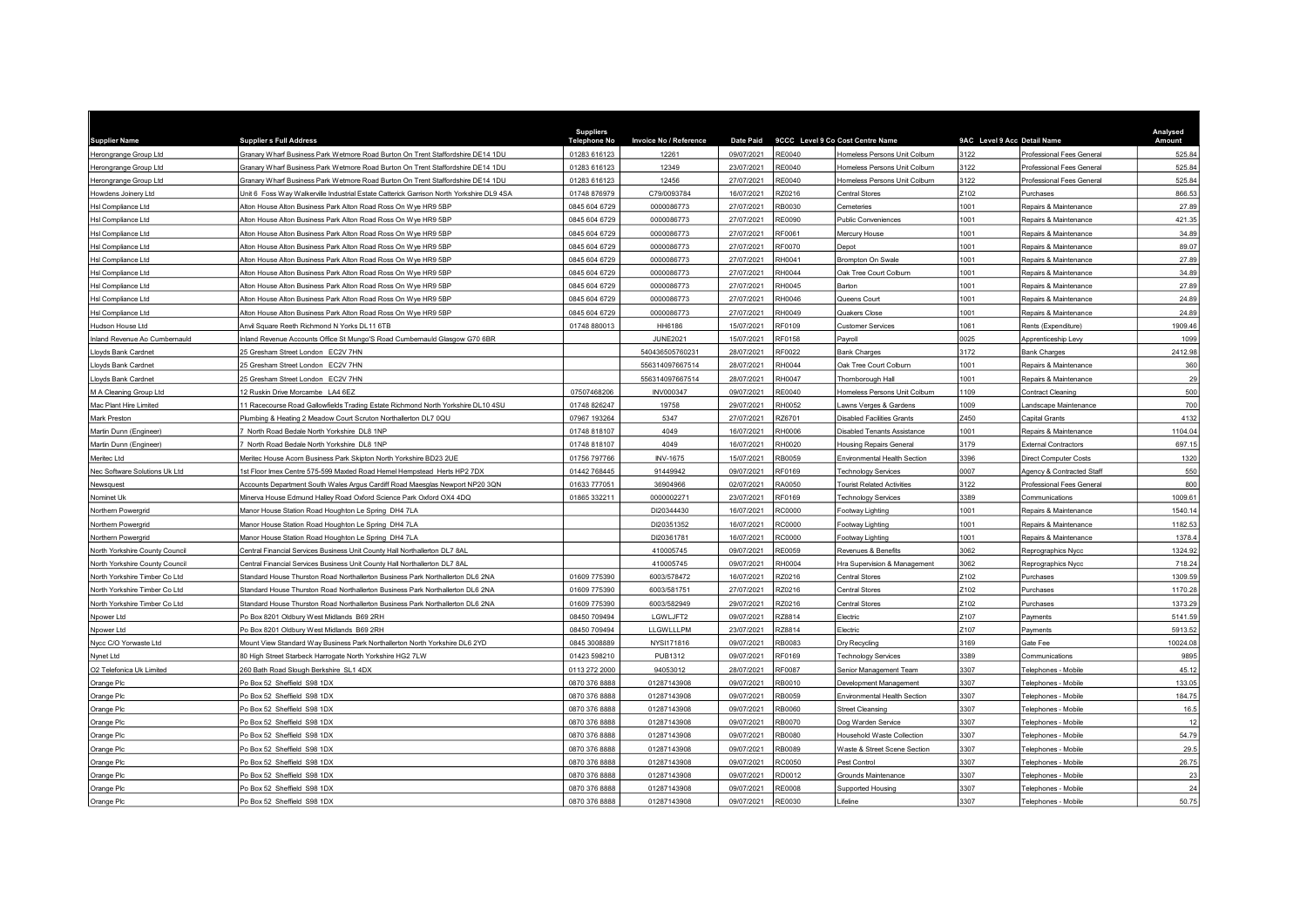| <b>Supplier Name</b>                   | <b>Supplier s Full Address</b>                                                        | <b>Suppliers</b><br>Telephone No | <b>Invoice No / Reference</b> | <b>Date Paid</b> |              | 9CCC Level 9 Co Cost Centre Name  | 9AC Level 9 Acc Detail Name |                                | Analysed<br>Amount |
|----------------------------------------|---------------------------------------------------------------------------------------|----------------------------------|-------------------------------|------------------|--------------|-----------------------------------|-----------------------------|--------------------------------|--------------------|
| Orange Plc                             | Po Box 52 Sheffield S98 1DX                                                           | 0870 376 8888                    | 01287143908                   | 09/07/2021       | RE0041       | Iomelessness Prevention           | 3307                        | Felephones - Mobile            | 56.5               |
| Orange Plc                             | Po Box 52 Sheffield S98 1DX                                                           | 0870 376 8888                    | 01287143908                   | 09/07/2021       | RE0059       | Revenues & Benefits               | 3307                        | Felephones - Mobile            | 19.25              |
| Orange Plc                             | Po Box 52 Sheffield S98 1DX                                                           | 0870 376 8888                    | 01287143908                   | 09/07/2021       | RE0059       | Revenues & Benefits               | 3315                        | Mobile Devices                 | 28                 |
| Orange Plc                             | Po Box 52 Sheffield S98 1DX                                                           | 0870 376 8888                    | 01287143908                   | 09/07/2021       | RF0029       | Democratic Services               | 3307                        | Felephones - Mobile            | 12                 |
| Orange Plc                             | Po Box 52 Sheffield S98 1DX                                                           | 0870 376 8888                    | 01287143908                   | 09/07/2021       | RF0061       | Mercury House                     | 3307                        | Telephones - Mobile            | 12.8               |
| Orange Plc                             | Po Box 52 Sheffield S98 1DX                                                           | 0870 376 8888                    | 01287143908                   | 09/07/2021       | RF0087       | Senior Management Team            | 3307                        | <b>Felephones - Mobile</b>     | 54                 |
| Orange Plc                             | Po Box 52 Sheffield S98 1DX                                                           | 0870 376 8888                    | 01287143908                   | 09/07/2021       | RF0169       | <b>Technology Services</b>        | 3307                        | Felephones - Mobile            | 40                 |
| Orange Plc                             | Po Box 52 Sheffield S98 1DX                                                           | 0870 376 8888                    | 01287143908                   | 09/07/2021       | RF0194       | <b>Business &amp; Community</b>   | 3307                        | Felephones - Mobile            | 14.75              |
| Orange Plc                             | Po Box 52 Sheffield S98 1DX                                                           | 0870 376 8888                    | 01287143908                   | 09/07/2021       | RH0004       | Ira Supervision & Management      | 3307                        | Felephones - Mobile            | 122.75             |
| Orange Plc                             | Po Box 52 Sheffield S98 1DX                                                           | 0870 376 8888                    | 01287143908                   | 09/07/2021       | RH0024       | <b>Building Maintenance</b>       | 3307                        | Felephones - Mobile            | 264.08             |
| Orange Plc                             | Po Box 52 Sheffield S98 1DX                                                           | 0870 376 8888                    | 01287143908                   | 09/07/2021       | RH0029       | Maintenance & Improvement         | 3307                        | elephones - Mobile             | 28.5               |
| Orange Plc                             | Po Box 52 Sheffield S98 1DX                                                           | 0870 376 8888                    | 01287143908                   | 09/07/2021       | RH0041       | <b>Brompton On Swale</b>          | 3307                        | Felephones - Mobile            | 2.75               |
| Orange Plc                             | Po Box 52 Sheffield S98 1DX                                                           | 0870 376 8888                    | 01287143908                   | 09/07/2021       | RH0043       | Noels Court Catterick Village     | 3307                        | Telephones - Mobile            | 2.75               |
| Orange Plc                             | Po Box 52 Sheffield S98 1DX                                                           | 0870 376 8888                    | 01287143908                   | 09/07/2021       | RH0044       | <b>Jak Tree Court Colburn</b>     | 3307                        | Felephones - Mobile            | 2.75               |
| Orange Plc                             | Po Box 52 Sheffield S98 1DX                                                           | 0870 376 8888                    | 01287143908                   | 09/07/2021       | RH0045       | Barton                            | 3307                        | Felephones - Mobile            | 2.75               |
| Orange Plc                             | Po Box 52 Sheffield S98 1DX                                                           | 0870 376 8888                    | 01287143908                   | 09/07/2021       | RH0046       | Queens Court                      | 3307                        | <b>Felephones - Mobile</b>     | 2.75               |
| Orange Plc                             | Po Box 52 Sheffield S98 1DX                                                           | 0870 376 8888                    | 01287143908                   | 09/07/2021       | RH0047       | Thornborough Hall                 | 3307                        | Felephones - Mobile            | 2.75               |
| Orange Plc                             | Po Box 52 Sheffield S98 1DX                                                           | 0870 376 8888                    | 01287143908                   | 09/07/2021       | RH0050       | St Agathas                        | 3307                        | elephones - Mobile             | 2.75               |
| Orange Plc                             | Po Box 52 Sheffield S98 1DX                                                           | 0870 376 8888                    | 01287143908                   | 09/07/2021       | T0000        | Transport                         | 3396                        | Direct Computer Costs          | 77                 |
| Orange Plc                             | Po Box 52 Sheffield S98 1DX                                                           | 0870 376 8888                    | 01287143908                   | 09/07/2021       | RZ6701       | Disabled Facilities Grants        | Z036                        | Contract Payments              | 64                 |
| Prism Medical Uk                       | Jnit 4 Jubilee Business Park Jubilee Way Grange Moor Wakefield West Yorkshire WF4 4TD | 01422 260011                     | 5470814                       | 02/07/2021       | RZ6701       | Disabled Facilities Grants        | Z450                        | Capital Grants                 | 951.27             |
| Prism Medical Uk                       | Unit 4 Jubilee Business Park Jubilee Way Grange Moor Wakefield West Yorkshire WF4 4TD | 01422 260011                     | 5472253                       | 02/07/2021       | RZ6701       | Disabled Facilities Grants        | 2450                        | Capital Grants                 | 951.27             |
| Resource Management Solutions          | 3 Victoria Road Darlington Co Durham DL1 5SJ                                          | 01325 389333                     | 52025                         | 02/07/2021       | RB0080       | lousehold Waste Collection        | 0007                        | Agency & Contracted Staff      | 1328.48            |
| <b>Resource Management Solutions</b>   | 3 Victoria Road Darlington Co Durham DL1 5SJ                                          | 01325 389333                     | 52100                         | 09/07/2021       | RB0080       | lousehold Waste Collection        | 0007                        | Agency & Contracted Staff      | 900.24             |
| <b>Resource Management Solutions</b>   | 3 Victoria Road Darlington Co Durham DL1 5SJ                                          | 01325 389333                     | 52135                         | 02/07/2021       | RB0080       | lousehold Waste Collection        | 0007                        | Agency & Contracted Staff      | 1084.8             |
| <b>Resource Management Solutions</b>   | 3 Victoria Road Darlington Co Durham DL1 5SJ                                          | 01325 389333                     | 52163                         | 02/07/2021       | RB0080       | lousehold Waste Collection        | 0007                        | Agency & Contracted Staff      | 932.1              |
| <b>Resource Management Solutions</b>   | 3 Victoria Road Darlington Co Durham DL1 5SJ                                          | 01325 389333                     | 52200                         | 09/07/2021       | RB0080       | <b>Household Waste Collection</b> | 0007                        | Agency & Contracted Staff      | 1700.36            |
| <b>Resource Management Solutions</b>   | 3 Victoria Road Darlington Co Durham DL1 5SJ                                          | 01325 389333                     | 52229                         | 16/07/2021       | RB0080       | lousehold Waste Collection        | 0007                        | Agency & Contracted Staff      | 1471.44            |
| Resource Management Solutions          | 3 Victoria Road Darlington Co Durham DL1 5SJ                                          | 01325 389333                     | 52287                         | 27/07/2021       | RB0080       | Household Waste Collection        | 0007                        | Agency & Contracted Staff      | 1461.99            |
| Rexel                                  | Newey & Eyre 1120 Europa Boulevard Gemini Retail Park Warrington WA5 7UW              |                                  | 121471                        | 02/07/2021       | Z0216        | Central Stores                    | 102                         | Purchases                      | 1483               |
| Rexel                                  | Newey & Eyre 1120 Europa Boulevard Gemini Retail Park Warrington WA5 7UW              |                                  | 121751                        | 09/07/2021       | RZ0216       | <b>Central Stores</b>             | Z102                        | Purchases                      | 563.4              |
| Richmondshire Leisure Trust            | Richmond Swimming Pool Old Station Yard Richmond North Yorkshire DL10 4LD             | 01748 824581                     | <b>RLT3624</b>                | 09/07/2021       | RD0000       | Cultural Services                 | 3532                        | Grants                         | 62000              |
| Rider Industrial & Specialist Cleaning | Windfall House Strawgate Lane Stapleton Darlington Co Durham DL2 2QW                  | 01325 351570                     | <b>RISC3821</b>               | 15/07/2021       | RH0020       | <b>Housing Repairs General</b>    | 025                         | /oid Repairs                   | 835                |
| Rider Industrial & Specialist Cleaning | Windfall House Strawgate Lane Stapleton Darlington Co Durham DL2 2QW                  | 01325 351570                     | <b>RISC3826</b>               | 16/07/2021       | RH0020       | <b>Housing Repairs General</b>    | 1025                        | /oid Repairs                   | 729                |
| Rider Industrial & Specialist Cleaning | Windfall House Strawgate Lane Stapleton Darlington Co Durham DL2 2QW                  | 01325 351570                     | <b>RISC3827</b>               | 15/07/2021       | RH0020       | <b>Housing Repairs General</b>    | 3179                        | External Contractors           | 802                |
| R & J Farrow Limited                   | River House Gatherley Road Ind Est Brompton On Swale Richmond North Yorkshire DL107JQ | 07831245120                      | INV42162                      | 09/07/2021       | <b>B0060</b> | <b>Street Cleansing</b>           | 180                         | <b>Sub-Contractors</b>         | 200                |
| R & J Farrow Limited                   | River House Gatherley Road Ind Est Brompton On Swale Richmond North Yorkshire DL107JQ | 07831245120                      | <b>INV42162</b>               | 09/07/2021       | RH0020       | <b>Housing Repairs General</b>    | 1025                        | /oid Repairs                   | 35                 |
| R & J Farrow Limited                   | River House Gatherley Road Ind Est Brompton On Swale Richmond North Yorkshire DL107JQ | 07831245120                      | INV42162                      | 09/07/2021       | RH0020       | <b>Housing Repairs General</b>    | 3179                        | <b>External Contractors</b>    | 437.6              |
| S C Electrics                          | 9 l'Anson Road Richmond North Yorkshire DL10 4LN                                      | 07802188835                      | 12034                         | 02/07/2021       | RH0047       | Thornborough Hall                 | 1001                        | Repairs & Maintenance          | 1415.41            |
| S C Electrics                          | I'Anson Road Richmond North Yorkshire DL10 4LN                                        | 07802188835                      | 12057                         | 02/07/2021       | RH0020       | <b>Housing Repairs General</b>    | 1025                        | /oid Repairs                   | 98                 |
| S C Electrics                          | I'Anson Road Richmond North Yorkshire DL10 4LN                                        | 07802188835                      | 12057                         | 02/07/2021       | RH0020       | <b>Housing Repairs General</b>    | 3179                        | External Contractors           | 912.55             |
| S C Electrics                          | IfAnson Road Richmond North Yorkshire DL10 4LN                                        | 07802188835                      | 12057                         | 02/07/2021       | RH0051       | ighting Of Flats                  | 1001                        | Repairs & Maintenance          | 552.93             |
| S C Electrics                          | 9 l'Anson Road Richmond North Yorkshire DL10 4LN                                      | 07802188835                      | 12067113B                     | 16/07/2021       | RE0040       | Iomeless Persons Unit Colburn     | 1001                        | Repairs & Maintenance          | 3'                 |
| S C Electrics                          | I'Anson Road Richmond North Yorkshire DL10 4LN                                        | 07802188835                      | 12067113B                     | 16/07/2021       | RH0020       | <b>Housing Repairs General</b>    | 025                         | oid Repairs                    | 230                |
| S C Electrics                          | IfAnson Road Richmond North Yorkshire DL10 4LN                                        | 07802188835                      | 12067113B                     | 16/07/2021       | RH0020       | <b>Housing Repairs General</b>    | 3179                        | <b>External Contractors</b>    | 1292.25            |
| S C Electrics                          | 9 l'Anson Road Richmond North Yorkshire DL10 4LN                                      | 07802188835                      | 12067113B                     | 16/07/2021       | RH0051       | ighting Of Flats                  | 1001                        | Repairs & Maintenance          | 478.04             |
| Secureshield Limited                   | 9/18 Ruby Court Wesley Drive Benton Square Industrial Estate Newcastle NE12 9UP       | 03303530250                      | 21235                         | 02/07/2021       | RH0041       | Brompton On Swale                 | 3003                        | Equipment Repair & Maintenance | 78.15              |
| Secureshield Limited                   | 1/18 Ruby Court Wesley Drive Benton Square Industrial Estate Newcastle NE12 9UP       | 03303530250                      | 21235                         | 02/07/2021       | RH0043       | Noels Court Catterick Village     | 3003                        | Equipment Repair & Maintenance | 78.1               |
| Secureshield Limited                   | 1/18 Ruby Court Wesley Drive Benton Square Industrial Estate Newcastle NE12 9UP       | 03303530250                      | 21235                         | 02/07/2021       | RH0044       | <b>Dak Tree Court Colburn</b>     | 3003                        | Equipment Repair & Maintenance | 78.1               |
| Secureshield Limited                   | 9/18 Ruby Court Wesley Drive Benton Square Industrial Estate Newcastle NE12 9UP       | 03303530250                      | 21235                         | 02/07/2021       | RH0045       | Barton                            | 3003                        | Equipment Repair & Maintenance | 78.18              |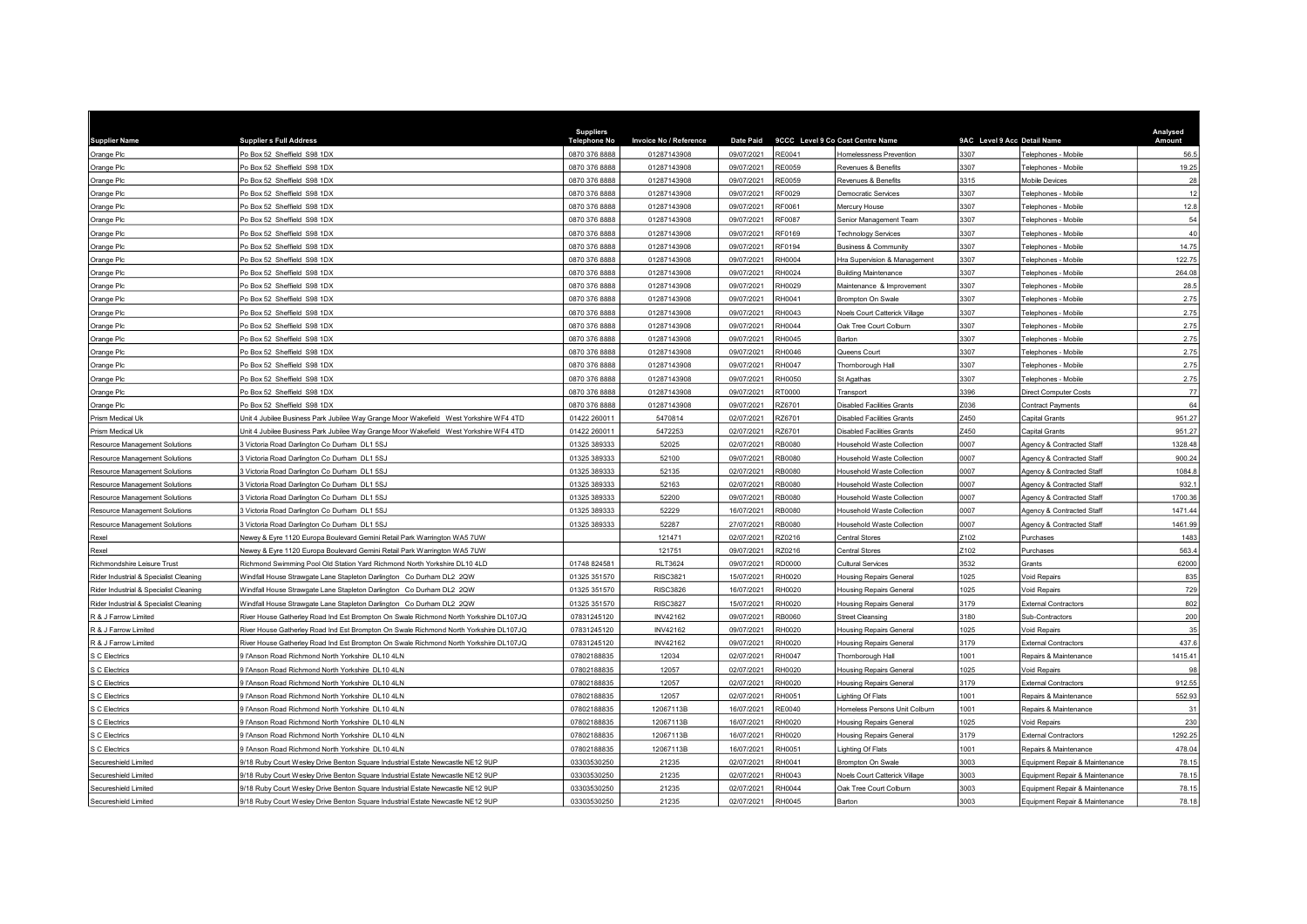| <b>Supplier Name</b>                   | <b>Supplier s Full Address</b>                                                       | <b>Suppliers</b><br><b>Telephone No</b> | <b>Invoice No / Reference</b> | <b>Date Paid</b> |              | 9CCC Level 9 Co Cost Centre Name    | 9AC Level 9 Acc Detail Name |                                           | Analysed<br>Amount |
|----------------------------------------|--------------------------------------------------------------------------------------|-----------------------------------------|-------------------------------|------------------|--------------|-------------------------------------|-----------------------------|-------------------------------------------|--------------------|
| Secureshield Limited                   | 9/18 Ruby Court Wesley Drive Benton Square Industrial Estate Newcastle NE12 9UP      | 03303530250                             | 21235                         | 02/07/2021       | H0046        | Queens Court                        | 3003                        | <b>Equipment Repair &amp; Maintenance</b> | 78.15              |
| Secureshield Limited                   | 9/18 Ruby Court Wesley Drive Benton Square Industrial Estate Newcastle NE12 9UP      | 03303530250                             | 21235                         | 02/07/2021       | <b>H0047</b> | Thornborough Hall                   | 3003                        | Equipment Repair & Maintenance            | 78.1               |
| Secureshield Limited                   | 9/18 Ruby Court Wesley Drive Benton Square Industrial Estate Newcastle NE12 9UP      | 03303530250                             | 21235                         | 02/07/2021       | H0049        | Quakers Close                       | 3003                        | Equipment Repair & Maintenance            | 78.1               |
| Security & Fire Experts Ltd            | Jnit 9 J2 Business Park Bridge Hall Lane Bury BL9 7NY                                | 0800 0471999                            | 52589                         | 23/07/2021       | F0061        | Mercury House                       | 1001                        | Repairs & Maintenance                     | 2114.              |
| Sekura Trade Frames Ltd                | 13 Mercantile Road Rainton Bridge Ind Estate Houghton Le Spring Tyne & Wear NE38 8QA | 0191 4195600                            | 0000000729                    | 09/07/2021       | RH0020       | <b>Housing Repairs General</b>      | 3179                        | External Contractors                      | 547                |
| Straight Manufacturing Ltd             | Somerden Road Hull East Yorkshire HU9 5PE                                            | 01148 2785200                           | 0000056139                    | 09/07/2021       | RB0083       | Dry Recycling                       | 3301                        | <b>Postages</b>                           | 5831.4             |
| Sumillion                              | Worting House Church Lane Basingstoke Hampshire RG23 8PX                             | 0333 0111 897                           | INV-76208                     | 23/07/2021       | <b>Z6814</b> | Desktops                            | Z607                        | Desktops                                  | 3153               |
| Sure Maintenance Limited               | Jnit 16 The Matchworks Speke Road Liverpool L19 2RF                                  | 0151 7285700                            | 307997                        | 02/07/2021       | H0020        | Housing Repairs General             | 1015                        | <b>Gas Servicing Contract</b>             | 519.96             |
| Sure Maintenance Limited               | Jnit 16 The Matchworks Speke Road Liverpool L19 2RF                                  | 0151 7285700                            | 308002                        | 02/07/2021       | H0020        | <b>Housing Repairs General</b>      | 1015                        | <b>Gas Servicing Contract</b>             | 1492.46            |
| Sure Maintenance Limited               | Unit 16 The Matchworks Speke Road Liverpool L19 2RF                                  | 0151 7285700                            | 308003                        | 02/07/2021       | RH0020       | <b>Housing Repairs General</b>      | 1015                        | <b>Gas Servicing Contract</b>             | 1767.58            |
| Sure Maintenance Limited               | Jnit 16 The Matchworks Speke Road Liverpool L19 2RF                                  | 0151 7285700                            | 308203                        | 02/07/2021       | H0020        | <b>Housing Repairs General</b>      | 1015                        | <b>Gas Servicing Contract</b>             | 1380.08            |
| Sure Maintenance Limited               | Jnit 16 The Matchworks Speke Road Liverpool L19 2RF                                  | 0151 7285700                            | 308211                        | 02/07/2021       | RB0030       | Cemeteries                          | 1015                        | <b>Gas Servicing Contract</b>             | 6.32               |
| Sure Maintenance Limited               | Unit 16 The Matchworks Speke Road Liverpool L19 2RF                                  | 0151 7285700                            | 308211                        | 02/07/2021       | H0020        | <b>Housing Repairs General</b>      | 1015                        | <b>Gas Servicing Contract</b>             | 9028.22            |
| Sure Maintenance Limited               | Jnit 16 The Matchworks Speke Road Liverpool L19 2RF                                  | 0151 7285700                            | 308375                        | 09/07/2021       | H0020:       | Housing Repairs General             | 1015                        | <b>Gas Servicing Contract</b>             | 817.08             |
| Sure Maintenance Limited               | Jnit 16 The Matchworks Speke Road Liverpool L19 2RF                                  | 0151 7285700                            | 308382                        | 09/07/2021       | RH0020       | Housing Repairs General             | 1015                        | <b>Gas Servicing Contract</b>             | 891.36             |
| Sure Maintenance Limited               | Jnit 16 The Matchworks Speke Road Liverpool L19 2RF                                  | 0151 7285700                            | 309315                        | 23/07/2021       | H0020        | <b>Housing Repairs General</b>      | 1015                        | <b>Gas Servicing Contract</b>             | 636.09             |
| Sure Maintenance Limited               | Unit 16 The Matchworks Speke Road Liverpool L19 2RF                                  | 0151 7285700                            | 309317                        | 23/07/2021       | H0020        | <b>Housing Repairs General</b>      | 1025                        | Void Repairs                              | 320.22             |
| Sure Maintenance Limited               | Unit 16 The Matchworks Speke Road Liverpool L19 2RF                                  | 0151 7285700                            | 309317                        | 23/07/2021       | RH0020       | <b>Housing Repairs General</b>      | 3179                        | External Contractors                      | 248.18             |
| Sure Maintenance Limited               | Jnit 16 The Matchworks Speke Road Liverpool L19 2RF                                  | 0151 7285700                            | 309321                        | 23/07/2021       | H0020        | <b>Housing Repairs General</b>      | 1025                        | <b>Void Repairs</b>                       | 398.22             |
| Sure Maintenance Limited               | Unit 16 The Matchworks Speke Road Liverpool L19 2RF                                  | 0151 7285700                            | 309321                        | 23/07/2021       | RH0020       | <b>Housing Repairs General</b>      | 3179                        | <b>External Contractors</b>               | 385.2              |
| Sure Maintenance Limited               | Jnit 16 The Matchworks Speke Road Liverpool L19 2RF                                  | 0151 7285700                            | 309338                        | 23/07/2021       | H0020        | <b>Housing Repairs General</b>      | 1015                        | <b>Gas Servicing Contract</b>             | 764.               |
| Sure Maintenance Limited               | Init 16 The Matchworks Speke Road Liverpool L19 2RF                                  | 0151 7285700                            | 309339                        | 23/07/2021       | H0020        | Housing Repairs General             | 1015                        | <b>Gas Servicing Contract</b>             | 972.5              |
| Sure Maintenance Limited               | Jnit 16 The Matchworks Speke Road Liverpool L19 2RF                                  | 0151 7285700                            | 309437                        | 23/07/2021       | H0020        | <b>Housing Repairs General</b>      | 1015                        | <b>Gas Servicing Contract</b>             | 965.64             |
| Sure Maintenance Limited               | Unit 16 The Matchworks Speke Road Liverpool L19 2RF                                  | 0151 7285700                            | 309438                        | 23/07/2021       | H0020        | <b>Housing Repairs General</b>      | 1015                        | <b>Gas Servicing Contract</b>             | 587.1              |
| Terberg Matec Uk Ltd                   | eacroft Road Birchwood Warrington Cheshire WA3 6PJ                                   | 01925 283906                            | 96408642                      | 09/07/2021       | RF0150       | earning & Development               | 0114                        | <b>Technical Training</b>                 | 600                |
| Tetra Tech Management Services Limited | Sovereign Square Sovereign Street Leeds LS1 4ER                                      | 0113 2787111                            | 30017921                      | 20/07/2021       | B0020        | Planning Policy                     | 3124                        | Consultancy Fees                          | 2500               |
| Tetra Tech Management Services Limited | 3 Sovereign Square Sovereign Street Leeds LS1 4ER                                    | 0113 2787111                            | 30019813                      | 27/07/2021       | RB0021       | Conservation                        | 3124                        | Consultancy Fees                          | 5000               |
| The Oyster Partnership Ltd             | St Albans House 57-59 Haymarket London SW1Y 4QX                                      | 020 7766 9000                           | 1098134                       | 02/07/2021       | <b>B0021</b> | Conservation                        | 3177                        | Private Contractors - Contract            | 920.7              |
| The Oyster Partnership Ltd             | St Albans House 57-59 Haymarket London SW1Y 4QX                                      | 020 7766 9000                           | 1098135                       | 09/07/2021       | RE0041       | Homelessness Prevention             | 0007                        | Agency & Contracted Staff                 | 1320               |
| The Oyster Partnership Ltd             | St Albans House 57-59 Haymarket London SW1Y 4QX                                      | 020 7766 9000                           | 1098588                       | 27/07/2021       | B0021        | Conservation                        | 3177                        | Private Contractors - Contract            | 1057.              |
| The Oyster Partnership Ltd             | St Albans House 57-59 Haymarket London SW1Y 4QX                                      | 020 7766 9000                           | 1098589                       | 09/07/2021       | RE0041       | Homelessness Prevention             | 0007                        | Agency & Contracted Staff                 | 1138.              |
| The Oyster Partnership Ltd             | St Albans House 57-59 Haymarket London SW1Y 4QX                                      | 020 7766 9000                           | 1099082                       | 16/07/2021       | RB0059       | Environmental Health Section        | 0007                        | Agency & Contracted Staff                 | 1570               |
| The Oyster Partnership Ltd             | St Albans House 57-59 Haymarket London SW1Y 4QX                                      | 020 7766 9000                           | 1099083                       | 16/07/2021       | :B0059       | Fnvironmental Health Section        | 0007                        | Agency & Contracted Staff                 | 1560               |
| The Oyster Partnership Ltd             | St Albans House 57-59 Haymarket London SW1Y 4QX                                      | 020 7766 9000                           | 1099084                       | 16/07/2021       | B0059        | Environmental Health Section        | 0007                        | Agency & Contracted Staff                 | 1380               |
| The Oyster Partnership Ltd             | St Albans House 57-59 Haymarket London SW1Y 4QX                                      | 020 7766 9000                           | 1099085                       | 16/07/2021       | B0059        | Environmental Health Section        | 0007                        | Agency & Contracted Staff                 | 1200               |
| The Oyster Partnership Ltd             | St Albans House 57-59 Haymarket London SW1Y 4QX                                      | 020 7766 9000                           | 1099086                       | 16/07/2021       | B0059        | Environmental Health Section        | 0007                        | Agency & Contracted Staff                 | 1610               |
| The Oyster Partnership Ltd             | St Albans House 57-59 Haymarket London SW1Y 4QX                                      | 020 7766 9000                           | 1099087                       | 16/07/2021       | B0059        | Environmental Health Section        | 0007                        | Agency & Contracted Staff                 | 1570               |
| The Oyster Partnership Ltd             | St Albans House 57-59 Haymarket London SW1Y 4QX                                      | 020 7766 9000                           | 1099088                       | 16/07/2021       | RB0059       | <b>Fnvironmental Health Section</b> | 0007                        | Agency & Contracted Staff                 | 1543.2             |
| The Oyster Partnership Ltd             | St Albans House 57-59 Haymarket London SW1Y 4QX                                      | 020 7766 9000                           | 1099089                       | 16/07/2021       | RE0041       | Homelessness Prevention             | 0007                        | Agency & Contracted Staff                 | 1201.86            |
| The Oyster Partnership Ltd             | St Albans House 57-59 Haymarket London SW1Y 4QX                                      | 020 7766 9000                           | 1099090                       | 16/07/2021       | B0059        | Environmental Health Section        | 0007                        | Agency & Contracted Staff                 | 1270               |
| The Oyster Partnership Ltd             | St Albans House 57-59 Haymarket London SW1Y 4QX                                      | 020 7766 9000                           | 1099570                       | 23/07/2021       | B0059        | Environmental Health Section        | 0007                        | Agency & Contracted Staff                 | 1390               |
| The Oyster Partnership Ltd             | St Albans House 57-59 Haymarket London SW1Y 4QX                                      | 020 7766 9000                           | 1099571                       | 23/07/2021       | B0059        | Environmental Health Section        | 0007                        | Agency & Contracted Staff                 | 1460               |
| The Oyster Partnership Ltd             | St Albans House 57-59 Haymarket London SW1Y 4QX                                      | 020 7766 9000                           | 1099572                       | 23/07/2021       | B0059        | Environmental Health Section        | 0007                        | Agency & Contracted Staff                 | 1610               |
| The Oyster Partnership Ltd             | St Albans House 57-59 Haymarket London SW1Y 4QX                                      | 020 7766 9000                           | 1099573                       | 23/07/2021       | B0059        | Environmental Health Section        | 0007                        | <b>Agency &amp; Contracted Staff</b>      | 1760               |
| The Oyster Partnership Ltd             | St Albans House 57-59 Haymarket London SW1Y 4QX                                      | 020 7766 9000                           | 1099574                       | 23/07/2021       | B0059        | Environmental Health Section        | 0007                        | Agency & Contracted Staff                 | 920                |
| The Oyster Partnership Ltd             | St Albans House 57-59 Haymarket London SW1Y 4QX                                      | 020 7766 9000                           | 1099575                       | 23/07/2021       | RB0021       | Conservation                        | 3177                        | Private Contractors - Contract            | 735                |
| The Oyster Partnership Ltd             | St Albans House 57-59 Haymarket London SW1Y 4QX                                      | 020 7766 9000                           | 1099576                       | 23/07/2021       | B0021:       | Conservation                        | 3177                        | Private Contractors - Contract            | 1072.              |
| The Oyster Partnership Ltd             | St Albans House 57-59 Haymarket London SW1Y 4QX                                      | 020 7766 9000                           | 1099577                       | 23/07/2021       | E0041        | Homelessness Prevention             | 0007                        | Agency & Contracted Staff                 | 1188               |
| The Oyster Partnership Ltd             | St Albans House 57-59 Haymarket London SW1Y 4QX                                      | 020 7766 9000                           | 1099578                       | 23/07/2021       | B0059        | Environmental Health Section        | 0007                        | Agency & Contracted Staff                 | 1530               |
| The Oyster Partnership Ltd             | St Albans House 57-59 Haymarket London SW1Y 4QX                                      | 020 7766 9000                           | 1099996                       | 27/07/2021       | RB0021       | Conservation                        | 3177                        | Private Contractors - Contract            | 997.5              |